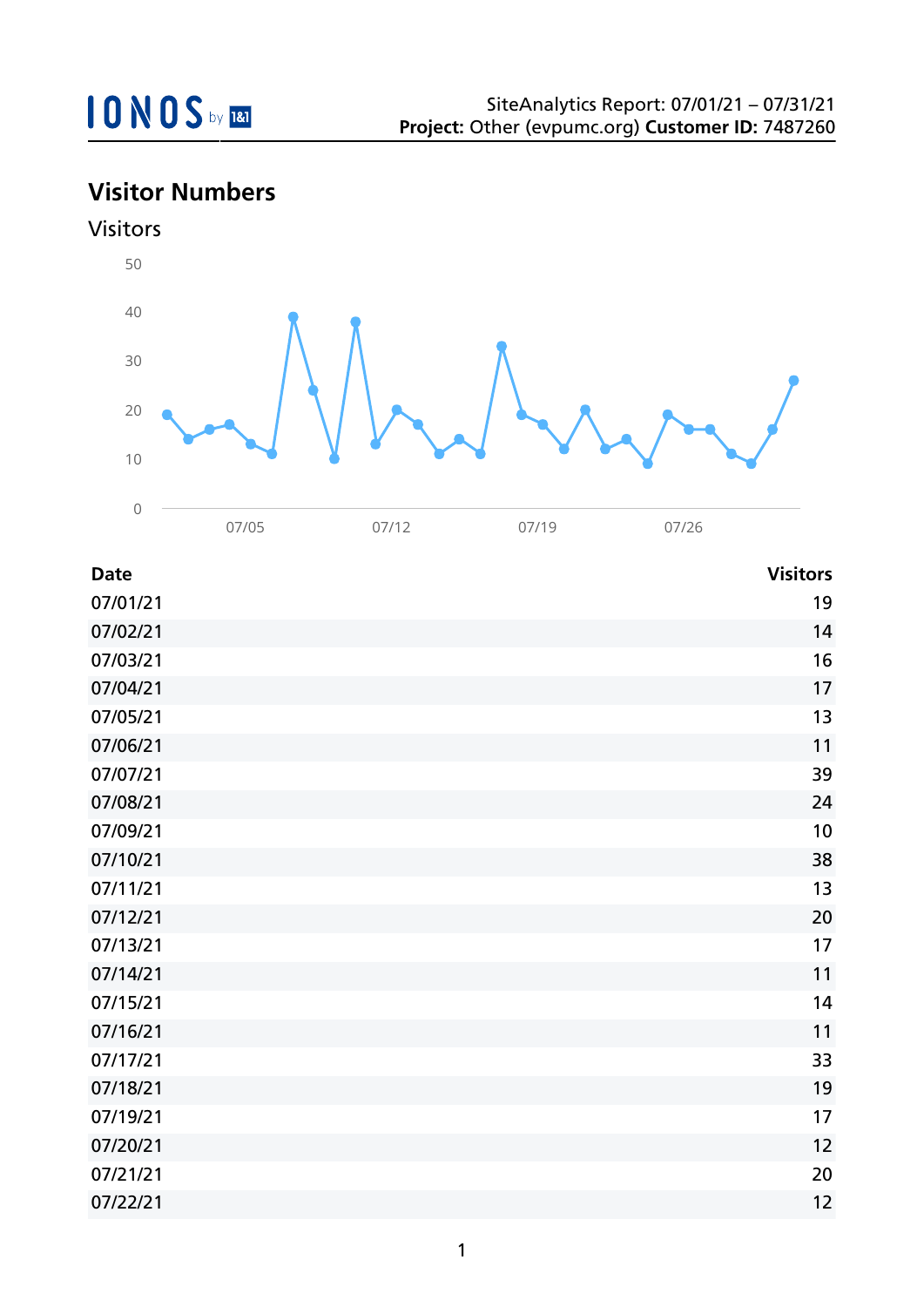| <b>Date</b>  | <b>Visitors</b> |
|--------------|-----------------|
| 07/23/21     | 14              |
| 07/24/21     | 9               |
| 07/25/21     | 19              |
| 07/26/21     | 16              |
| 07/27/21     | 16              |
| 07/28/21     | 11              |
| 07/29/21     | 9               |
| 07/30/21     | 16              |
| 07/31/21     | 26              |
| <b>Total</b> | 536             |

### Sessions



| <b>Date</b> | <b>Sessions</b> |
|-------------|-----------------|
| 07/01/21    | 19              |
| 07/02/21    | 14              |
| 07/03/21    | 16              |
| 07/04/21    | 17              |
| 07/05/21    | 13              |
| 07/06/21    | 11              |
| 07/07/21    | 41              |
| 07/08/21    | 25              |
| 07/09/21    | 10              |
| 07/10/21    | 38              |
| 07/11/21    | 13              |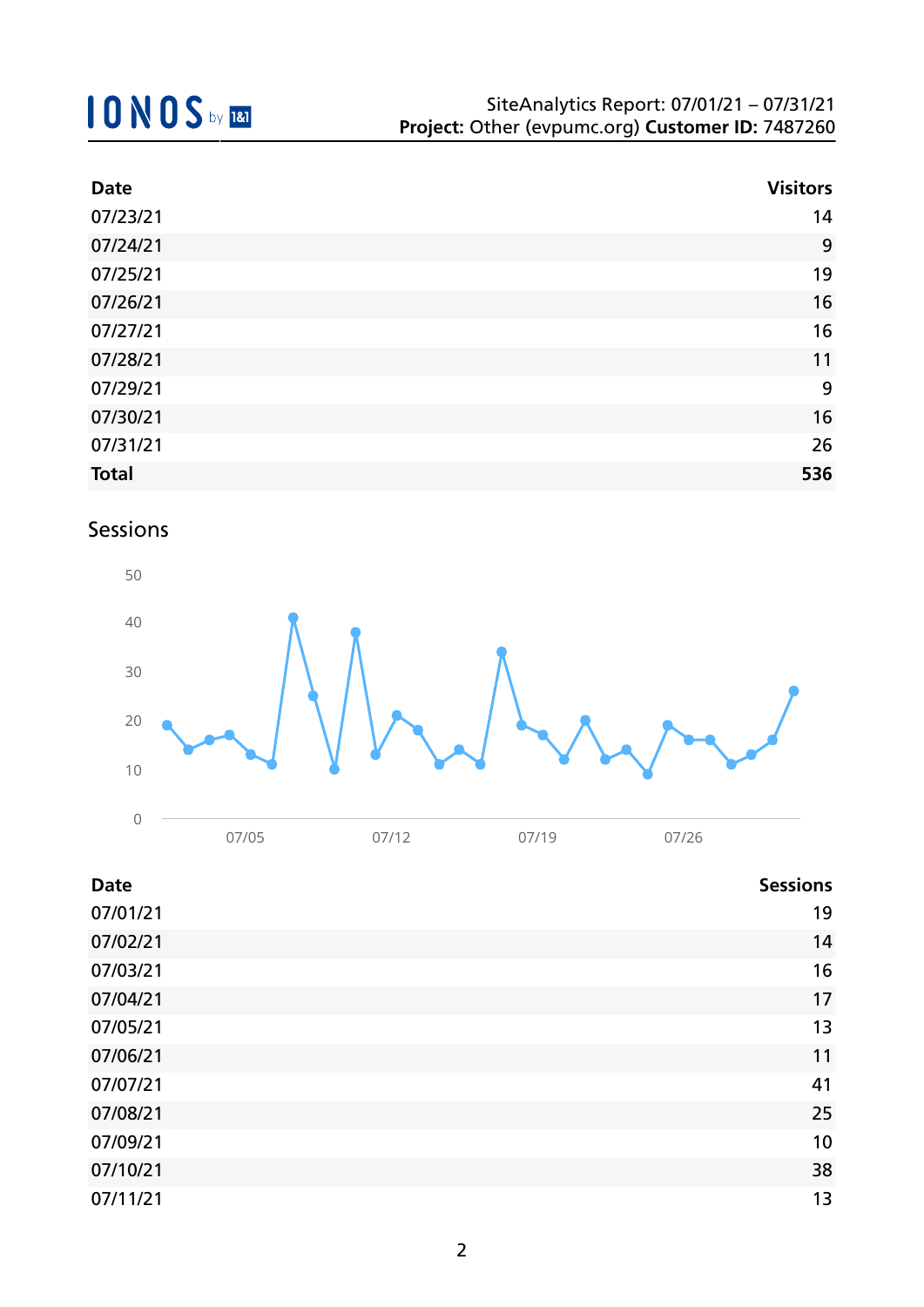| <b>Date</b>  | <b>Sessions</b> |
|--------------|-----------------|
| 07/12/21     | 21              |
| 07/13/21     | 18              |
| 07/14/21     | 11              |
| 07/15/21     | 14              |
| 07/16/21     | 11              |
| 07/17/21     | 34              |
| 07/18/21     | 19              |
| 07/19/21     | 17              |
| 07/20/21     | 12              |
| 07/21/21     | 20              |
| 07/22/21     | 12              |
| 07/23/21     | 14              |
| 07/24/21     | 9               |
| 07/25/21     | 19              |
| 07/26/21     | 16              |
| 07/27/21     | 16              |
| 07/28/21     | 11              |
| 07/29/21     | 13              |
| 07/30/21     | 16              |
| 07/31/21     | 26              |
| <b>Total</b> | 546             |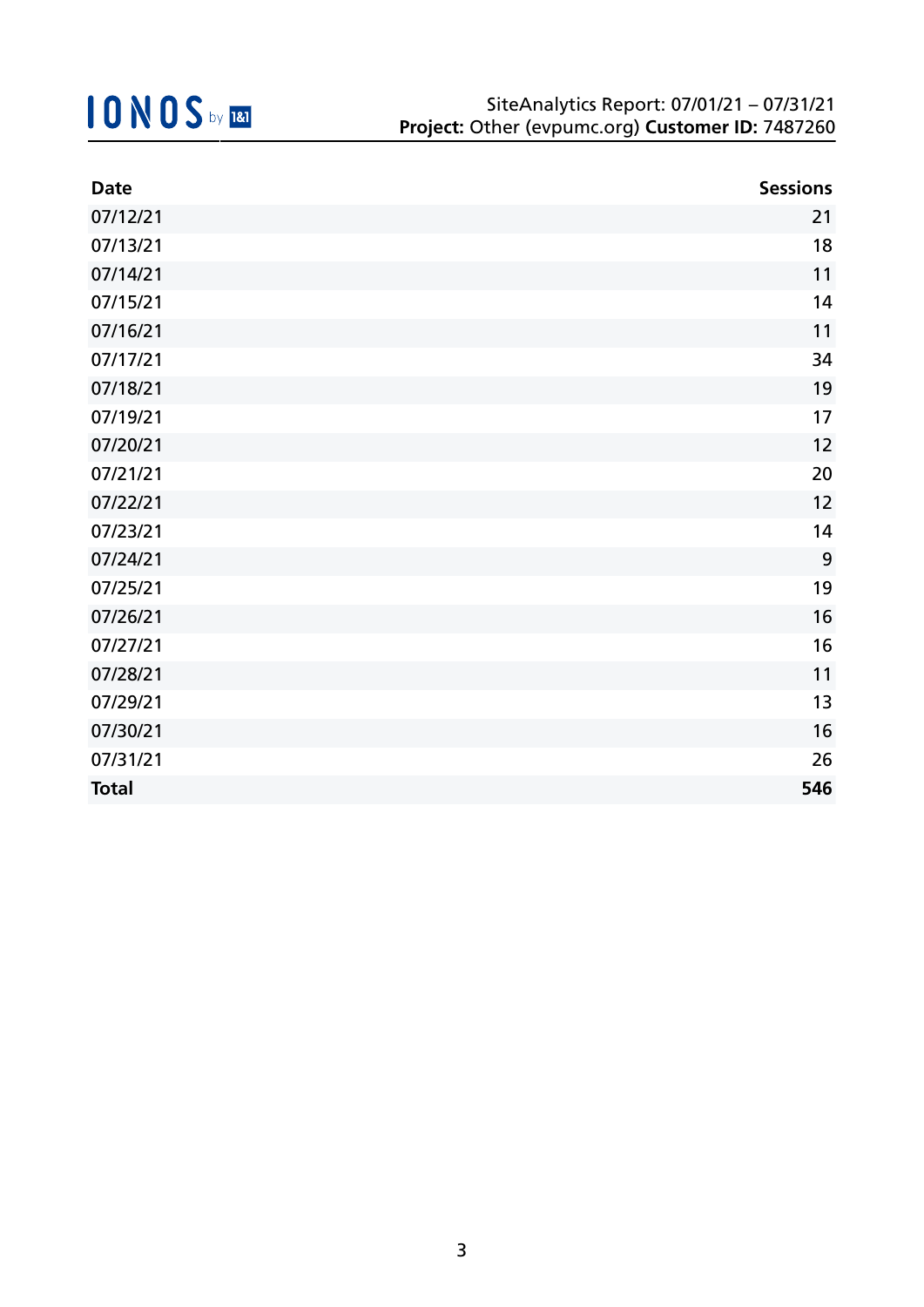

### Search Engine Robots



| <b>Search Engine Robots</b> | <b>Sessions</b> | Percentage |
|-----------------------------|-----------------|------------|
| SiteLockSpider              | 806             | 26.51%     |
| ZoominfoBot                 | 677             | 22.27%     |
| Sogou web spider/4.0        | 392             | 12.89%     |
| <b>PetalBot mobile</b>      | 318             | 10.46%     |
| AhrefsBot/7.0               | 271             | 8.91%      |
| bingbot/2.0                 | 125             | 4.11%      |
| SemrushBot/7~bl             | 71              | 2.34%      |
| Googlebot/2.1               | 62              | 2.04%      |
| Googlebot-Mobile            | 39              | 1.28%      |
| MJ12bot/v1.4.8              | 37              | 1.22%      |
| <b>IonCrawl</b>             | 27              | 0.89%      |
| MegaIndex.ru/2.0            | 27              | 0.89%      |
| <b>SEOkicks</b>             | 27              | 0.89%      |
| 360Spider                   | 23              | 0.76%      |
| Applebot/0.1                | 22              | 0.72%      |
| YandexBot/3.0               | 20              | 0.66%      |
| Barkrowler/0.9              | 17              | 0.56%      |
| DuckDuckGo-Favicons-Bot/1.0 | 17              | 0.56%      |
| <b>MixrankBot</b>           | 11              | 0.36%      |
| intelx.io_bot               | 11              | 0.36%      |
| woorankreview/2.0           | 9               | 0.30%      |
| LinkedInBot/1.0             | 4               | 0.13%      |
| WikiDo/1.1                  | 4               | 0.13%      |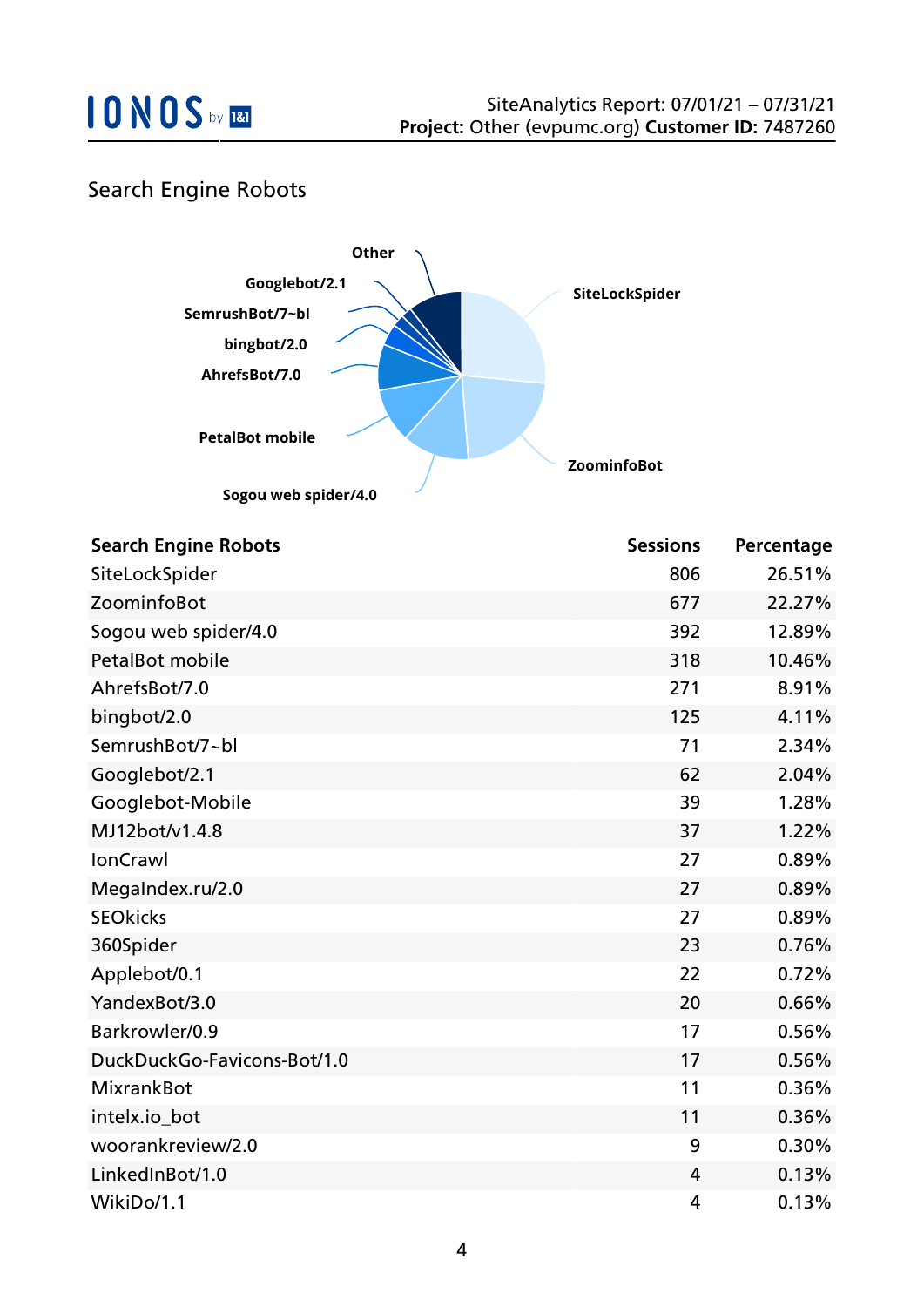| <b>Search Engine Robots</b> | <b>Sessions</b> | Percentage |
|-----------------------------|-----------------|------------|
| NetSystemsResearch          | 3               | 0.10%      |
| SeznamBot/3.2               | 3               | 0.10%      |
| Yahoo! Slurp                | 3               | 0.10%      |
| Baiduspider/2.0             | $\overline{2}$  | 0.07%      |
| Dataprovider                | $\overline{2}$  | 0.07%      |
| MojeekBot/0.10              | $\overline{2}$  | 0.07%      |
| Baiduspider/2.0 mobile      | 1               | 0.03%      |
| CATExplorador/1.0beta       | 1               | 0.03%      |
| DF Bot 1.0                  | 1               | 0.03%      |
| KomodiaBot/1.0              | 1               | 0.03%      |
| Mail.RU_Bot/2.0             | 1               | 0.03%      |
| Mail.RU_Bot/Favicons/2.0    | 1               | 0.03%      |
| WbSrch/1.2                  | 1               | 0.03%      |
| centuryb.o.t9               | 1               | 0.03%      |
| <b>Total</b>                | 3,040           | 100.00%    |

## **Page Analysis**

## Most Frequently Visited Pages



| <b>Pages</b>      | <b>Sessions</b> | Percentage |
|-------------------|-----------------|------------|
| /Default.htm      | 602             | 76.30%     |
| /Elim.htm         | 18              | 2.28%      |
| /info.htm         | 16              | 2.03%      |
| /Announce.htm     | 15              | 1.90%      |
| NideoServices.htm | 15              | 1.90%      |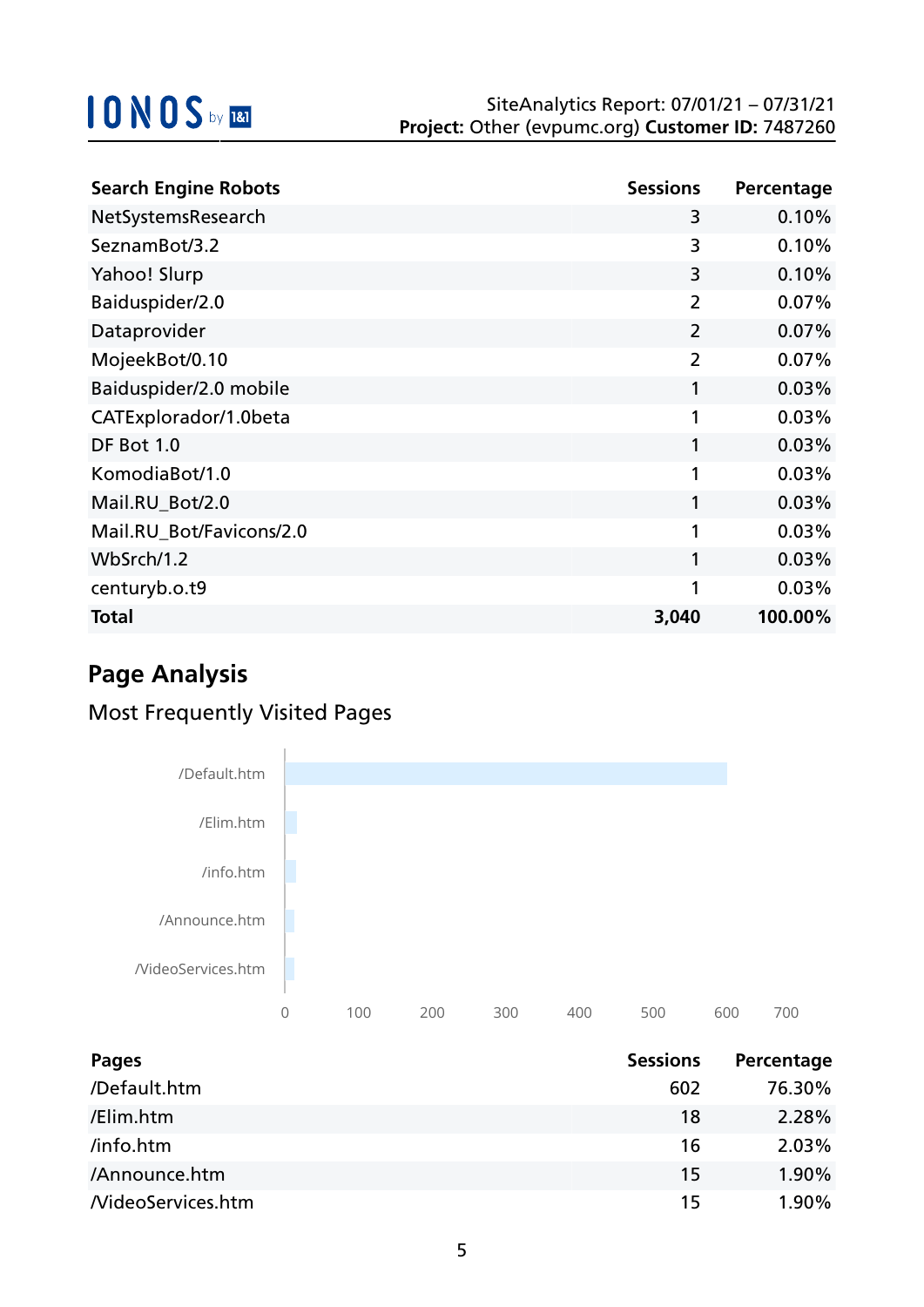| <b>Pages</b>             | <b>Sessions</b> | Percentage |
|--------------------------|-----------------|------------|
| /Calendar.htm            | 12              | 1.52%      |
| /Offerings.htm           | 11              | 1.39%      |
| /web_links.htm           | 11              | 1.39%      |
| /NewsLetterIdx.htm       | 10              | 1.27%      |
| Nideo.htm                | 10              | 1.27%      |
| <b>Morship.htm</b>       | 10              | 1.27%      |
| /Believe.htm             | 9               | 1.14%      |
| /M-Statement.htm         | 9               | 1.14%      |
| /Sermons.htm             | 8               | 1.01%      |
| /Stats.htm               | 8               | 1.01%      |
| /St_Johns.htm            | 6               | 0.76%      |
| /Bulletins-old.htm       | $\overline{2}$  | 0.25%      |
| /CalendarOld.htm         | $\overline{2}$  | 0.25%      |
| /Elim-HISTORY.htm        | 2               | 0.25%      |
| /Elim M-Statement.htm    | $\overline{2}$  | 0.25%      |
| /StJohns_M-Statement.htm | $\overline{2}$  | 0.25%      |
| /St_Johns-HISTORY.htm    | $\overline{2}$  | 0.25%      |
| /missions.htm            | $\overline{2}$  | 0.25%      |
| /Bulletins.htm           | 1               | 0.13%      |
| /valley_views0813.htm    | 1               | 0.13%      |
| /valley_views0913.htm    | 1               | 0.13%      |
| /valley_views1013.htm    | 1               | 0.13%      |
| /valley_views1113.htm    | 1               | 0.13%      |
| <b>Total</b>             | 789             | 100.00%    |

## Keywords

No data is available for this report during the current time period.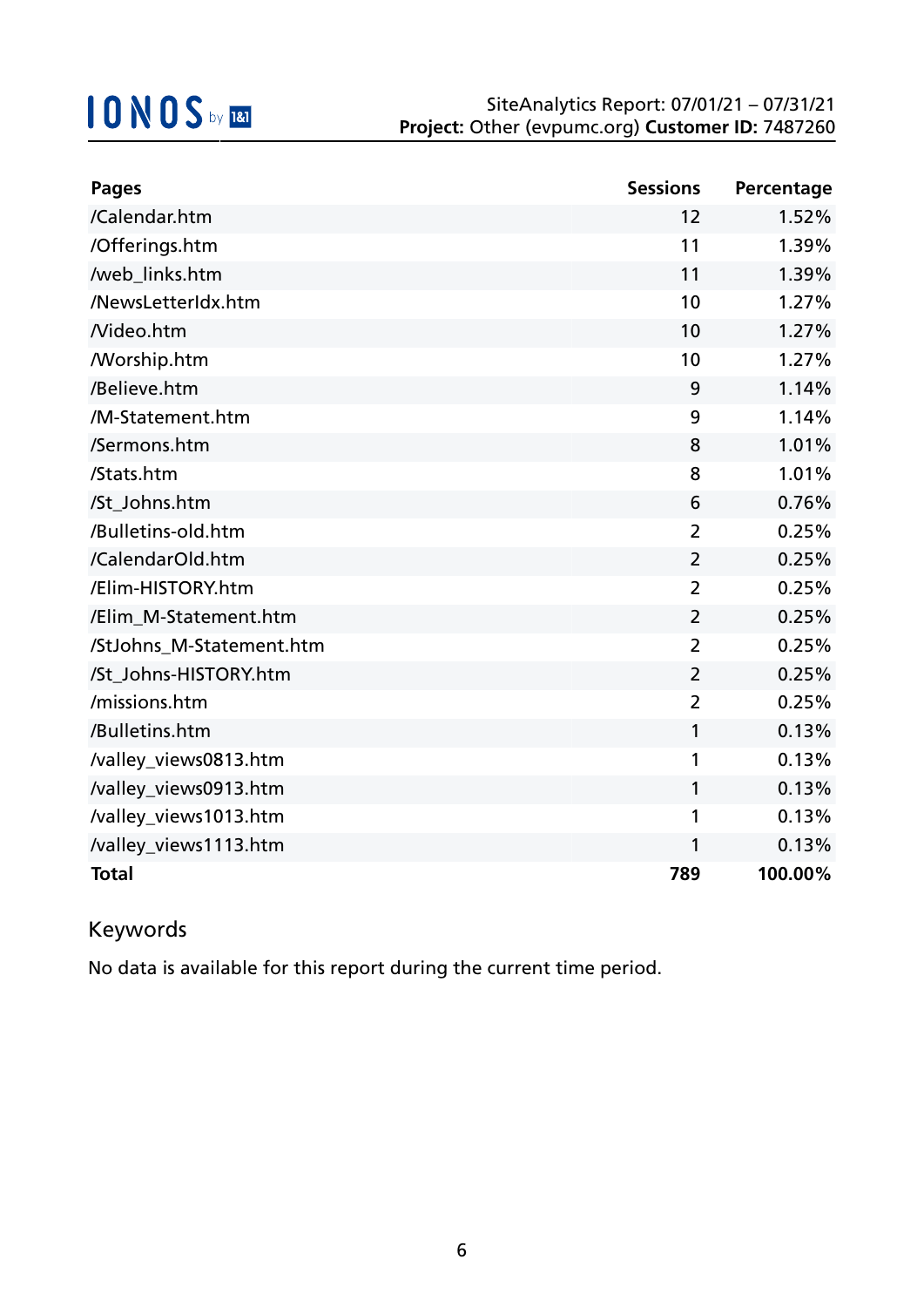## Referring Pages



| <b>Pages</b>                                                                                                                                                                                                   | <b>Sessions</b> |
|----------------------------------------------------------------------------------------------------------------------------------------------------------------------------------------------------------------|-----------------|
| http://google.com/url                                                                                                                                                                                          | 31              |
| https://google.com                                                                                                                                                                                             | 20              |
| https://google.com/                                                                                                                                                                                            | 17              |
| https://semalt.com-----google.com/                                                                                                                                                                             | 17              |
| http://baidu.com/                                                                                                                                                                                              | 13              |
| http://flalib.org                                                                                                                                                                                              | 4               |
| http://sogou.com/web                                                                                                                                                                                           | $\overline{4}$  |
| https://l.facebook.com/                                                                                                                                                                                        | $\overline{2}$  |
| http://lppkm.rczhan.com/                                                                                                                                                                                       | $\mathbf{1}$    |
| http://pqqiu.jikem.com/                                                                                                                                                                                        |                 |
| https://duckduckgo.com/                                                                                                                                                                                        |                 |
| https://r.search.yahoo.com/_ylt=A0geKeopW.BgfJwASN1x.9w4;_ylu=Y<br>29sbwNiZjEEcG9zAzIEdnRpZANDMTgyNV8xBHNlYwNzcg--/RV=2/RE=1<br>625344937/RO=10/RU=http://evpumc.org//RK=2/RS=goJConHnf_iL5km<br>ouk1067aEZnU- |                 |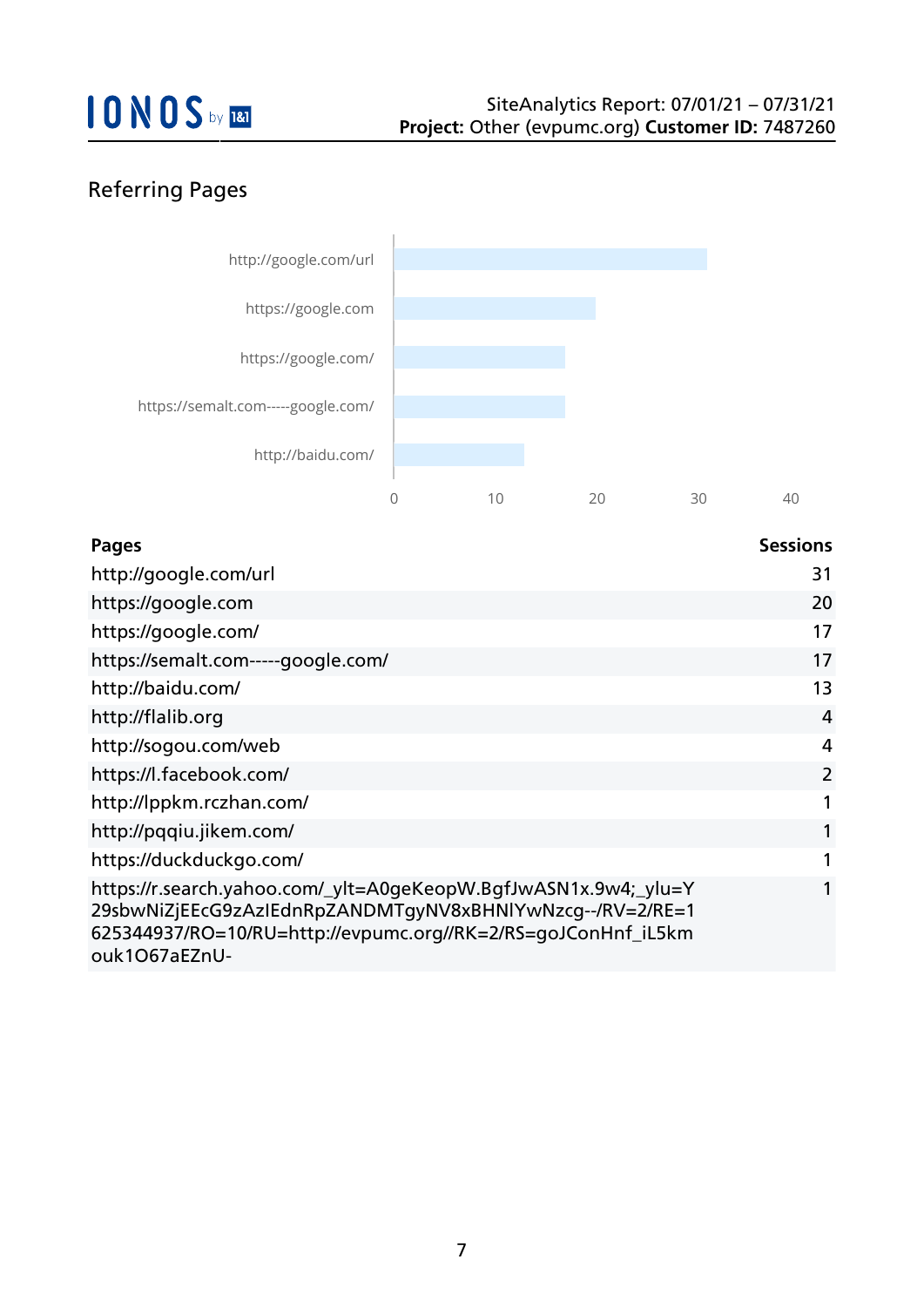

## **Browsers & Systems**

Browsers



| <b>Browsers</b>      | <b>Sessions</b> | Percentage |
|----------------------|-----------------|------------|
| Chrome               | 308             | 56.41%     |
| Firefox              | 59              | 10.81%     |
| IE                   | 43              | 7.88%      |
| node-fetch           | 23              | 4.21%      |
| Safari mobile        | 16              | 2.93%      |
| DingTalk Mobile App  | 15              | 2.75%      |
| Python-requests      | 12              | 2.20%      |
| Microsoft Edge       | 11              | 2.01%      |
| Android webview      | 4               | 0.73%      |
| Opera                | $\overline{4}$  | 0.73%      |
| Android browser      | 3               | 0.55%      |
| <b>Chrome Mobile</b> | 3               | 0.55%      |
| <b>GRequests</b>     | 3               | 0.55%      |
| Safari               | 3               | 0.55%      |
| Apache-HttpClient    | $\overline{2}$  | 0.37%      |
| Facebook App         | $\overline{2}$  | 0.37%      |
| 115 Browser          | 1               | 0.18%      |
| <b>Dillo</b>         | 1               | 0.18%      |
| Firefox (BonEcho)    | 1               | 0.18%      |
| Firefox mobile       | 1               | 0.18%      |
| Google App           | 1               | 0.18%      |
| HotJava              | 1               | 0.18%      |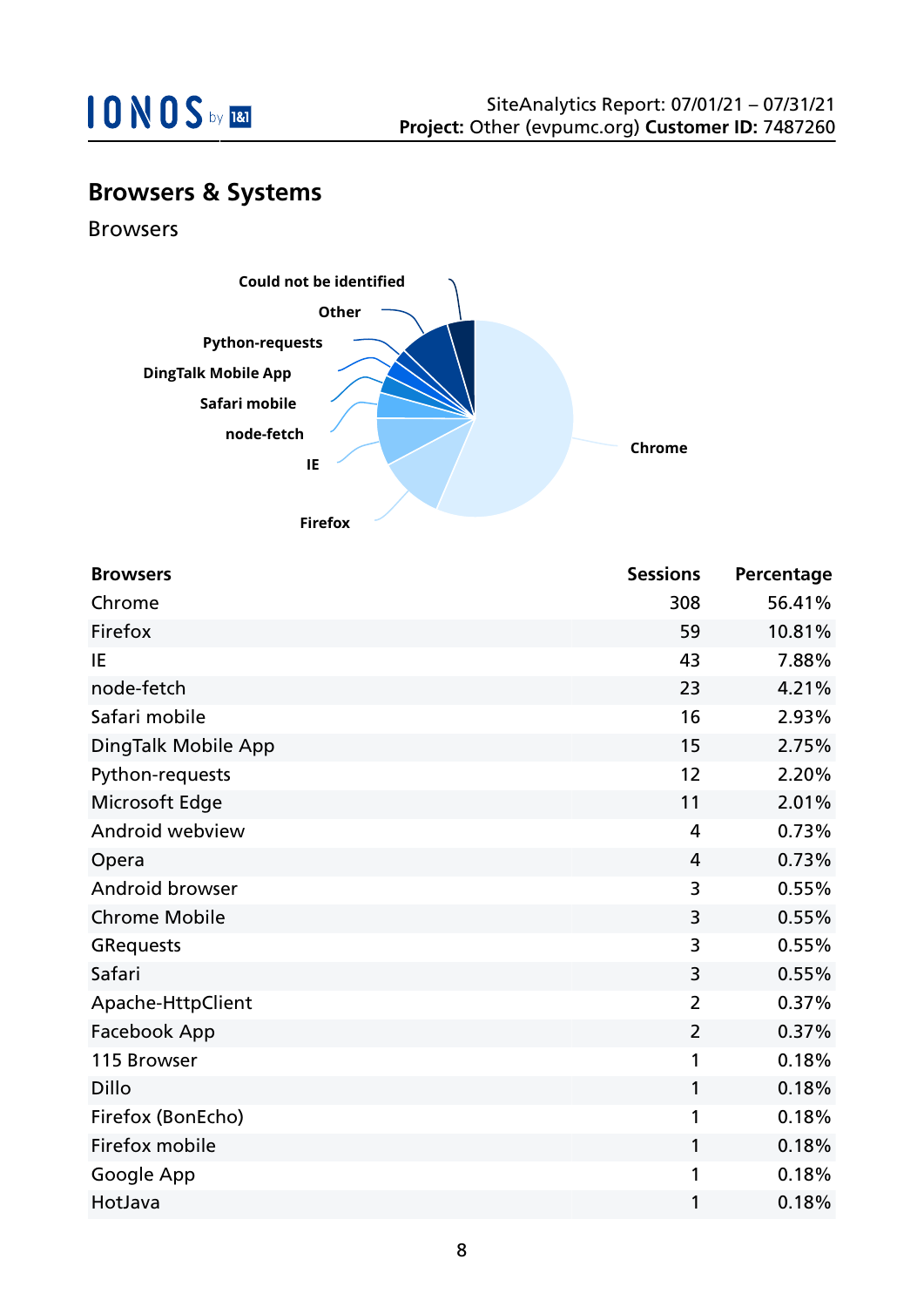| <b>Browsers</b>         | <b>Sessions</b> | Percentage |
|-------------------------|-----------------|------------|
| Opera Mobile            |                 | 0.18%      |
| Yandex.Browser          |                 | 0.18%      |
| <b>CURL</b>             |                 | 0.18%      |
| httpx                   |                 | 0.18%      |
| Could not be identified | 25              | 4.58%      |
| <b>Total</b>            | 546             | 100.00%    |

## Operating Systems



| <b>Operating Systems</b> | <b>Sessions</b> | Percentage |
|--------------------------|-----------------|------------|
| Windows                  | 267             | 48.90%     |
| Linux                    | 96              | 17.58%     |
| macOS                    | 53              | 9.71%      |
| Android                  | 27              | 4.95%      |
| iOS                      | 19              | 3.48%      |
| OS X                     | 16              | 2.93%      |
| <b>JVM</b>               | 3               | 0.55%      |
| Symbian OS               | 1               | 0.18%      |
| Could not be identified  | 64              | 11.72%     |
| <b>Total</b>             | 546             | 100.00%    |

## **Visitor Locations**

| Countries            |      |                     |
|----------------------|------|---------------------|
| <b>Countries</b>     |      | Sessions Percentage |
| <b>United States</b> | -277 | 50.73%              |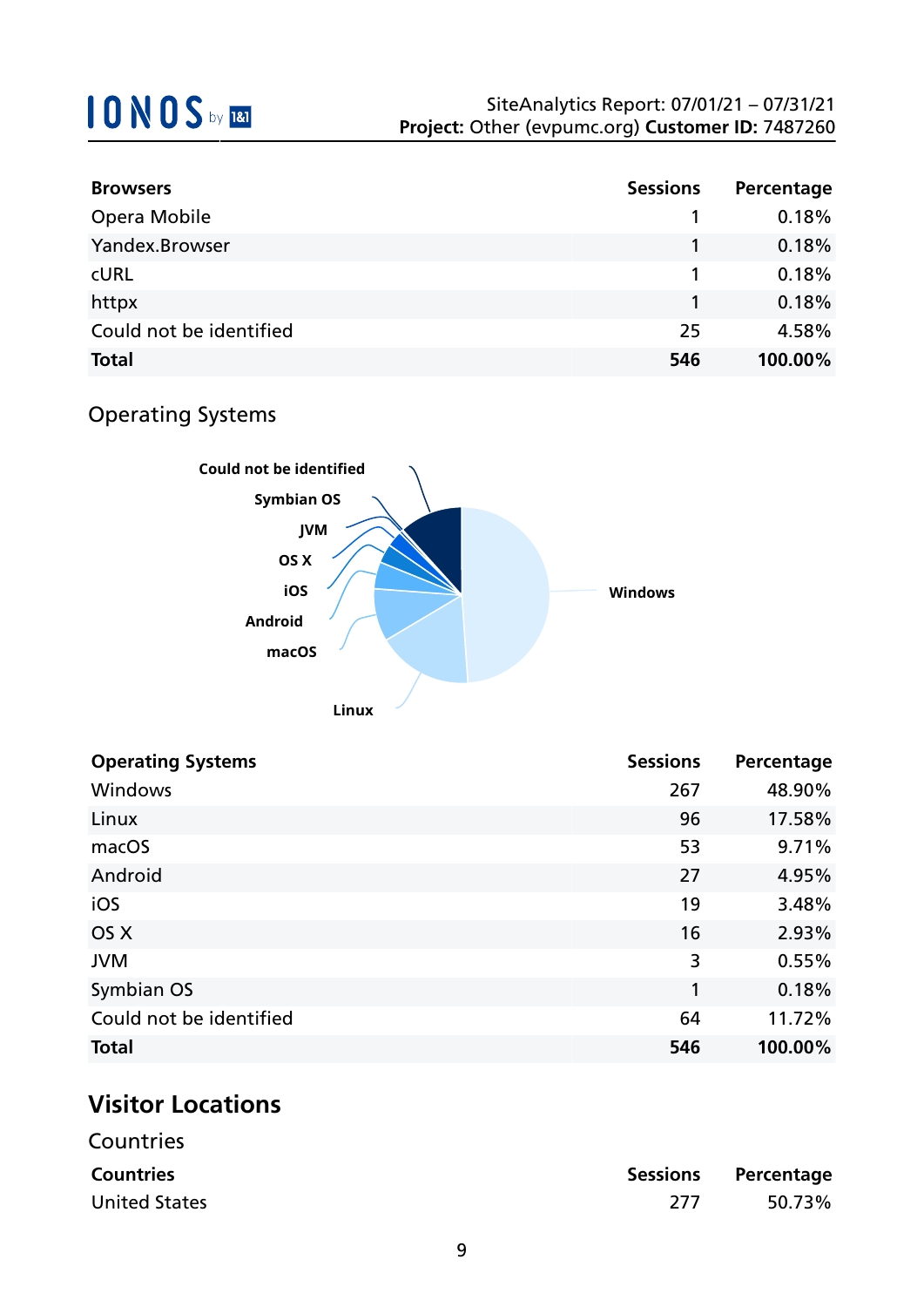| <b>Countries</b>      | <b>Sessions</b> | Percentage |
|-----------------------|-----------------|------------|
| Russia                | 60              | 10.99%     |
| China                 | 37              | 6.78%      |
| France                | 36              | 6.59%      |
| Ireland               | 33              | 6.04%      |
| Belgium               | 19              | 3.48%      |
| <b>Finland</b>        | 11              | 2.01%      |
| India                 | 9               | 1.65%      |
| Germany               | 8               | 1.47%      |
| Singapore             | $\overline{7}$  | 1.28%      |
| Canada                | 6               | 1.10%      |
| Indonesia             | 6               | 1.10%      |
| <b>United Kingdom</b> | 4               | 0.73%      |
| Hong Kong SAR China   | 4               | 0.73%      |
| Netherlands           | 4               | 0.73%      |
| Côte d'Ivoire         | 3               | 0.55%      |
| Japan                 | 3               | 0.55%      |
| Sweden                | 3               | 0.55%      |
| Poland                | $\overline{2}$  | 0.37%      |
| Argentina             | 1               | 0.18%      |
| Australia             | 1               | 0.18%      |
| <b>Bolivia</b>        | 1               | 0.18%      |
| <b>Brazil</b>         | 1               | 0.18%      |
| Czechia               | 1               | 0.18%      |
| Algeria               |                 | 0.18%      |
| Estonia               | 1               | 0.18%      |
| Egypt                 | 1               | 0.18%      |
| Italy                 | 1               | 0.18%      |
| Nigeria               | 1               | 0.18%      |
| Philippines           | 1               | 0.18%      |
| Portugal              | 1               | 0.18%      |
| Thailand              | 1               | 0.18%      |
| Zambia                | 1               | 0.18%      |
| <b>Total</b>          | 546             | 100.00%    |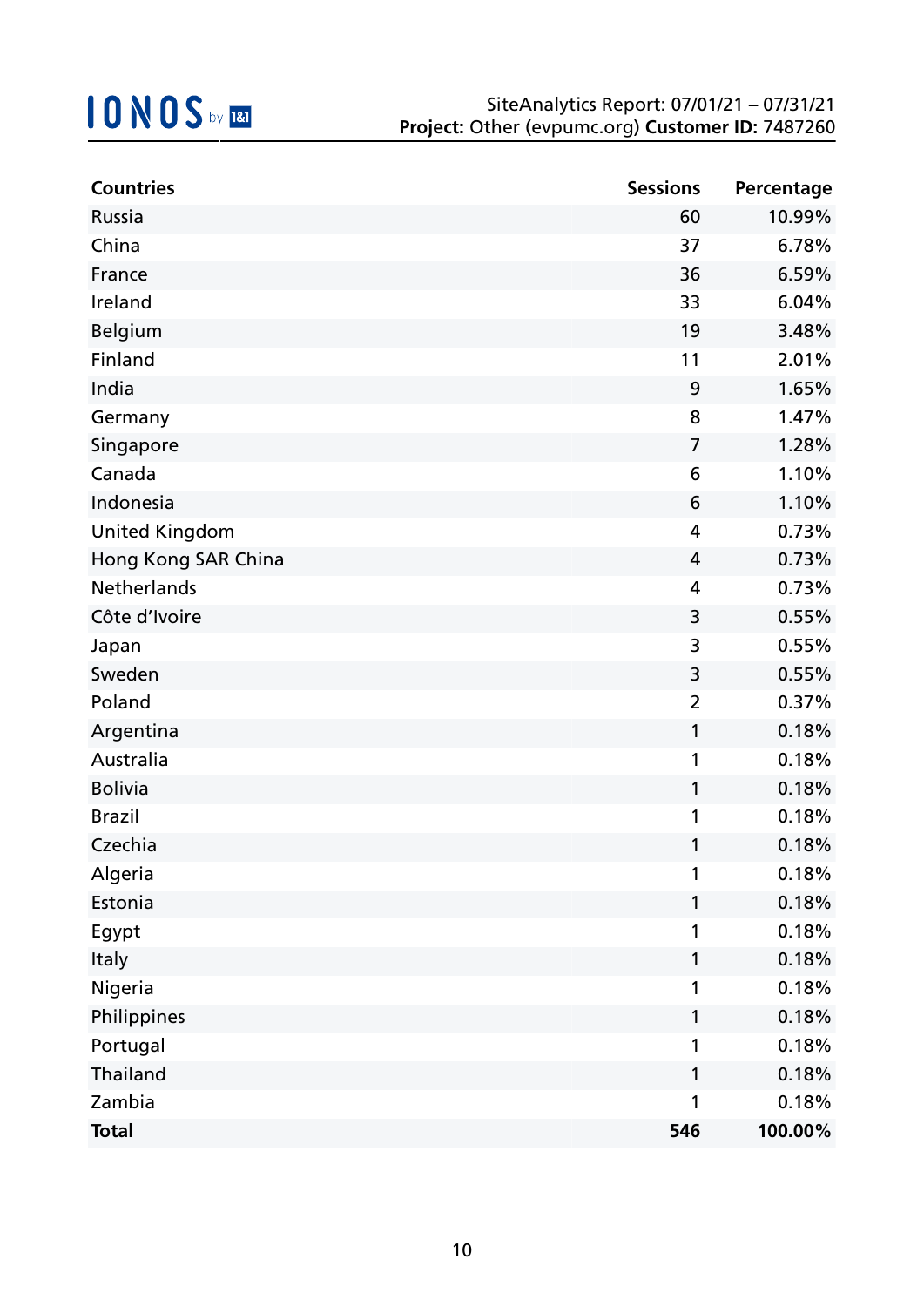### **Continents**

| <b>Continents</b>    | <b>Sessions</b> | Percentage |
|----------------------|-----------------|------------|
| <b>North America</b> | 283             | 51.83%     |
| Europe               | 184             | 33.70%     |
| Asia                 | 68              | 12.45%     |
| Africa               | 7               | 1.28%      |
| South America        | 3               | 0.55%      |
| Oceania              | 1               | 0.18%      |
| <b>Total</b>         | 546             | 100.00%    |

## **Information about the evaluations**

#### Visitors

This evaluation shows how many visitors accessed your website. Visitors are uniquely identified on the basis of the IP address and the browser ID. If a visitor goes to your website more than once a day, only one visitor is counted.

#### Sessions

This evaluation shows the number of sessions. A session starts when a visitor accesses your website and ends when he or she leaves it. A session ends automatically after 30 minutes without activity. If a visitor goes to your website more than once a day, multiple sessions are counted.

#### Search Engine Robots

This evaluation shows which search engine robots have accessed the pages of your website. Search engine robots automatically search the content of websites in order to keep search engine entries up to date.

#### Most Frequently Visited Pages

This evaluation shows which pages of your website were visited most often.

#### Keywords

This evaluations shows the keywords with which your website was most commonly found in search engines.

#### Referring Pages

This evaluation shows the websites from which visitors were transferred to your website.